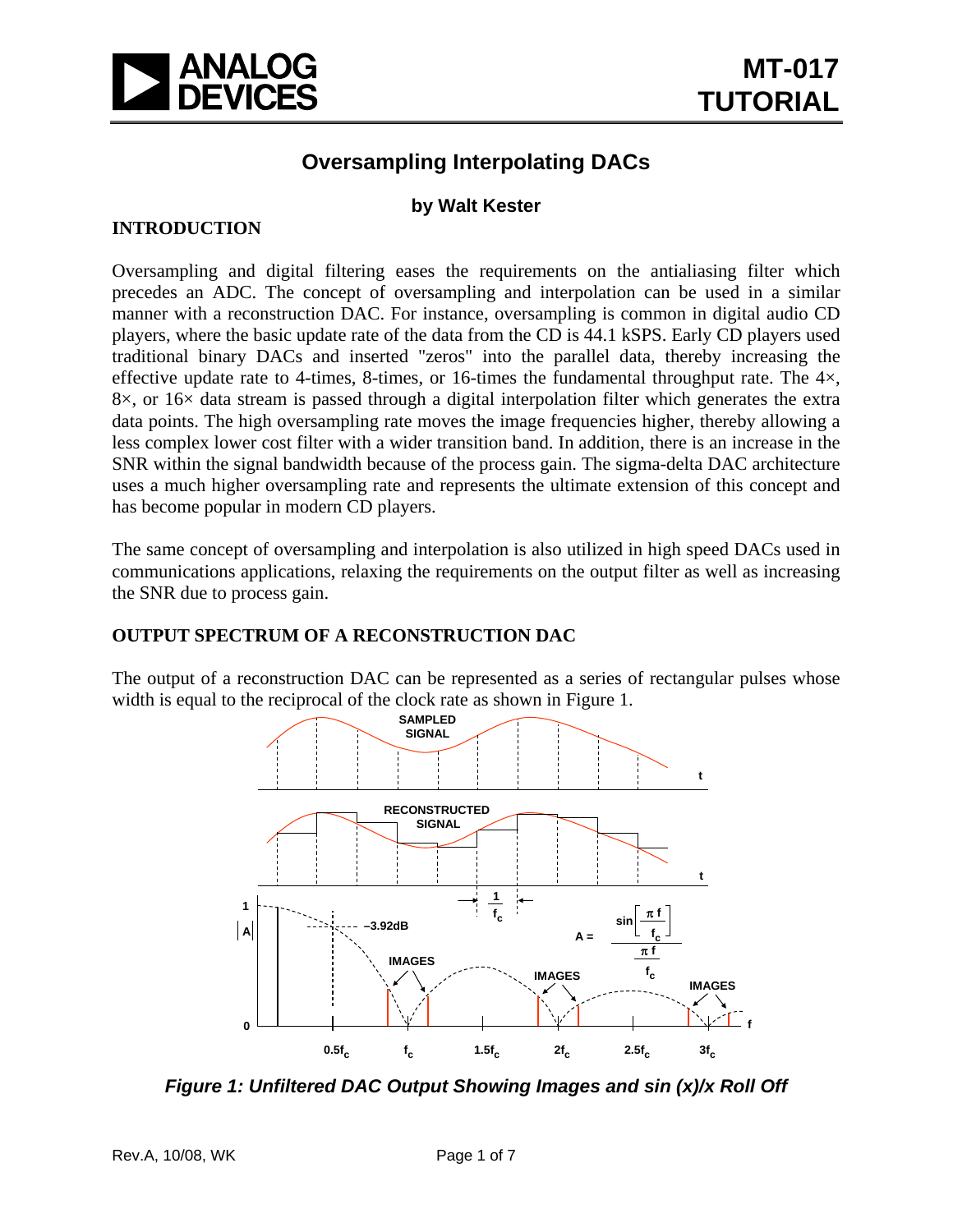Note that the reconstructed signal amplitude is down 3.92 dB at the Nyquist frequency,  $f_c/2$ . An inverse  $sin(x)/x$  filter can be used to compensate for this effect if required. The images of the fundamental signal occur as a result of the sampling function and are also attenuated by the  $\sin(x)/x$  function.

### **OVESAMPLING INTERPOLATING DACS**

The basic concept of an oversampling/interpolating DAC is shown in Figure 2. The N-bit words of input data are received at a rate of f<sub>c</sub>. The digital interpolation filter is clocked at an oversampling frequency of  $Kf_c$ , and inserts the extra data points. The effects on the output frequency spectrum are shown in Figure 2. In the Nyquist case (A), the requirements on the analog anti-imaging filter can be quite severe. By oversampling and interpolating, the requirements on the filter are greatly relaxed as shown in (B). Also, since the quantization noise is spread over a wider region with respect to the original signal bandwidth, an improvement in the signal-to-noise ratio is also achieved. By doubling the original sampling rate  $(K = 2)$ , an improvement of 3 dB is obtained, and by making  $K = 4$ , an improvement of 6 dB is obtained. Early CD players took advantage of this, and generally carried the arithmetic in the digital filter to more than N-bits. Today, most DACs in CD players are sigma-delta types.

One of the earliest publications on the oversampling/interpolating DAC concept was by Ritchie, Candy, and Ninke in 1974 (Reference 1) and followed by a 1981 patent (filing date) by Mussman and Korte (Reference 2).



*Figure 2: Oversampling Interpolating DAC*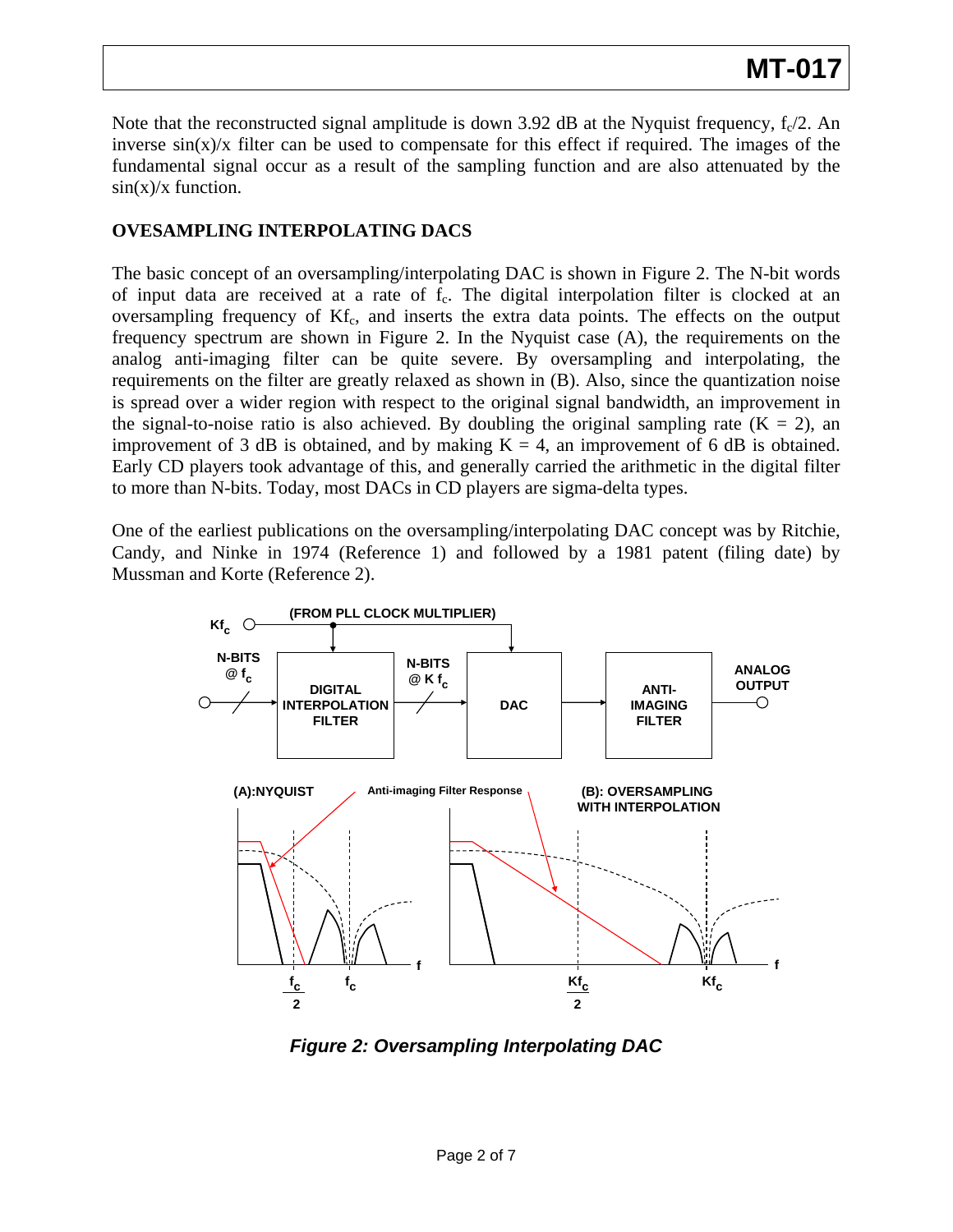# **MT-017**

The following example illustrates the concept of oversampling using some actual numbers. Assume a traditional DAC is driven at an input word rate of 30 MSPS (see Figure 3A). Assume the DAC output frequency is 10 MHz. The image frequency component at  $30 - 10 = 20$  MHz must be attenuated by the analog antialiasing filter, and the transition band of the filter starts at 10 MHz and ends at 20 MHz. Assume that the image frequency must be attenuated by 60 dB. The filter must therefore go from a passband corner frequency of 10 MHz to 60 dB of stopband attenuation over the transition band between 10 and 20 MHz (one octave). A filter gives approximately 6-dB attenuation per octave for each pole. Therefore, a minimum of 10 poles is required to provide the desired attenuation. Filters become even more complex as the transition band becomes narrower.



*Figure 3: Analog Filter Requirements for f<sub>o</sub> = 10 MHz: (A)*  $f_c = 30$  *MSPS, and (B)*  $f_c = 60$  *MSPS* 

Assume that we increase the DAC update rate to 60 MSPS and insert a "zero" between each original data sample. The parallel data stream is now 60 MSPS, but we must now determine the value of the zero-value data points. This is done by passing the 60-MSPS data stream with the added zeros through a digital interpolation filter which computes the additional data points. The response of the digital filter relative to the 2× oversampling frequency is shown in Figure 3B. The analog antialiasing filter transition zone is now 10 to 50 MHz (the first image occurs at  $2f_c$  –  $f_0 = 60 - 10 = 50$  MHz). This transition zone is a little greater than 2 octaves, implying that a 5or 6-pole filter is sufficient.

The  $\overline{AD9773/AD9775/AD9777}$  $\overline{AD9773/AD9775/AD9777}$  $\overline{AD9773/AD9775/AD9777}$  $\overline{AD9773/AD9775/AD9777}$  $\overline{AD9773/AD9775/AD9777}$  (12-/14-/16-bit) series of Transmit DACs (TxDAC<sup>®</sup>) are selectable  $2\times$ ,  $4\times$ , or  $8\times$  oversampling interpolating dual DACs, and a simplified block diagram is shown in Figure 4. These devices are designed to handle 12-/14-/16-bit input word rates up to 160 MSPS. The output word rate is 400 MSPS maximum. For an output frequency of 50 MHz,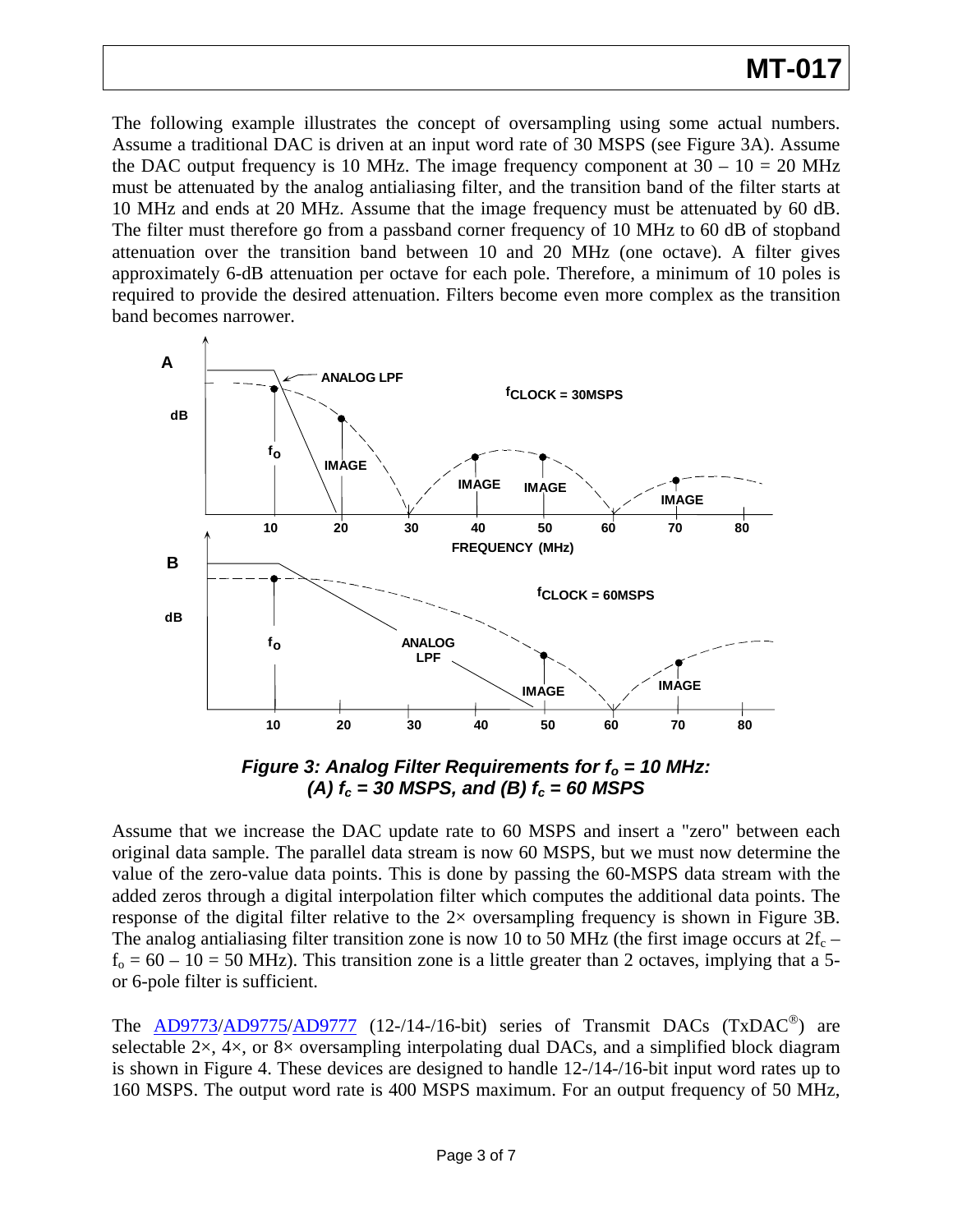# **MT-017**

an input update rate of 160 MHz, and an oversampling ratio of  $2\times$ , the image frequency occurs at 320 MHz – 50 MHz = 270 MHz. The transition band for the analog filter is therefore 50 MHz to 270 MHz. Without 2× oversampling, the image frequency occurs at 160 MHz – 50 MHz = 110 MHz, and the filter transition band is 50 MHz to 110 MHz.



### *Figure 4: Oversampling Interpolating TxDAC® Simplified Block Diagram*

Notice also that an oversampling interpolating DAC allows both a lower frequency input clock and input data rate, which are much less likely to generate noise within the system.

#### **SIGMA-DELTA DACS**

Sigma-delta DACs operate very similarly to sigma-delta ADCs, however in a sigma-delta DAC, the noise shaping function is accomplished with a digital modulator rather than an analog one.

A Σ- $\Delta$  DAC, unlike the Σ- $\Delta$  ADC, is mostly digital (see Figure 5A). It consists of an "interpolation filter" (a digital circuit which accepts data at a low rate, inserts zeros at a high rate, and then applies a digital filter algorithm and outputs data at a high rate), a  $\Sigma$ - $\Delta$  modulator (which effectively acts as a low pass filter to the signal but as a high pass filter to the quantization noise, and converts the resulting data to a high speed bit stream), and a 1-bit DAC whose output switches between equal positive and negative reference voltages. The output is filtered in an external analog LPF. Because of the high oversampling frequency, the complexity of the LPF is much less than the case of traditional Nyquist operation.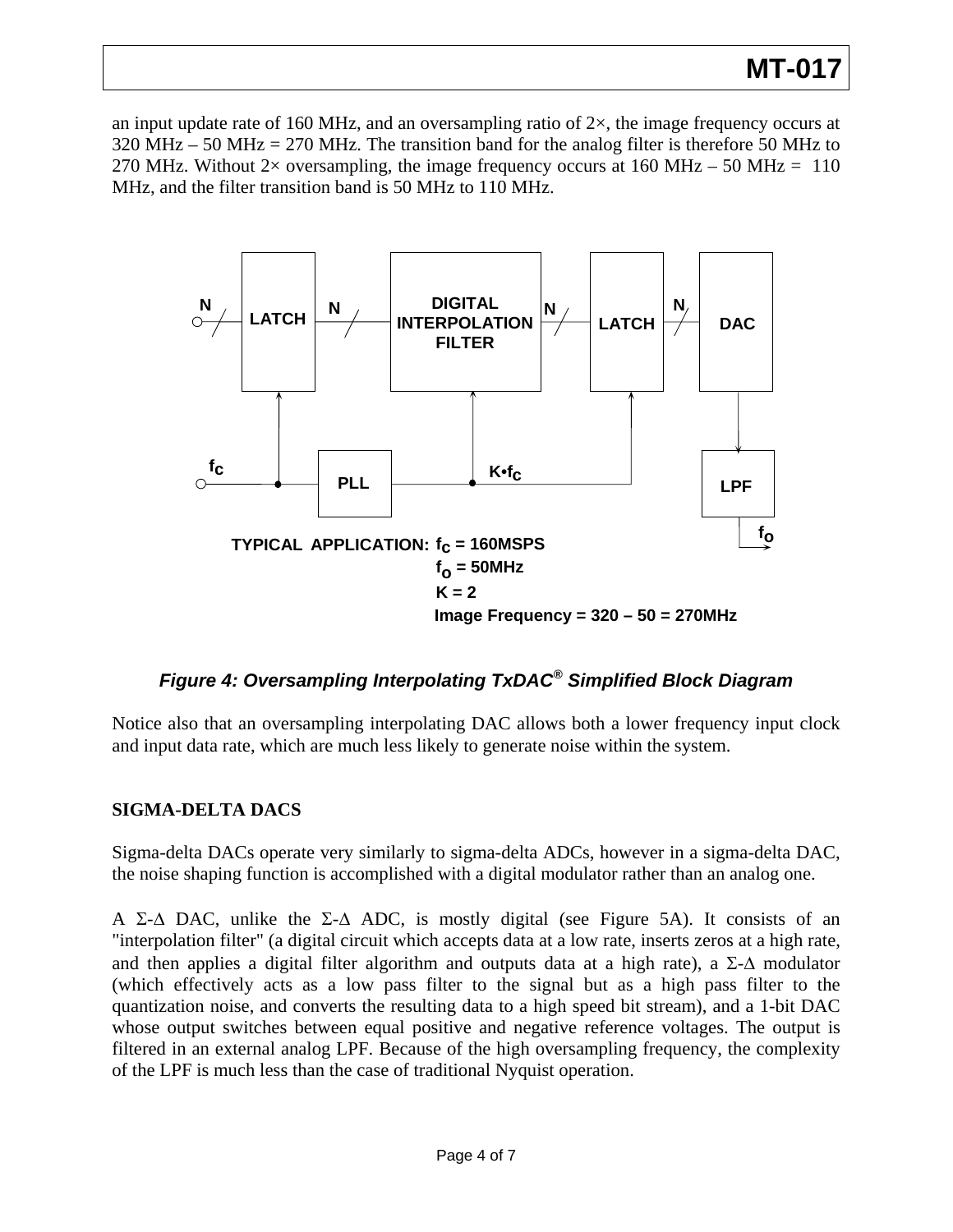

*Figure 5: Sigma-Delta DACs* 

It is possible to use more than one bit in the Σ-Δ DAC, and this leads to the *multibit* architecture shown in Figure 5B. The concept is similar to that of interpolating DACs previously discussed, with the addition of the digital sigma-delta modulator.

In the past, multibit DACs have been difficult to design because of the accuracy requirement on the n-bit internal DAC (this DAC, although only n-bits, must have the linearity of the final number of bits, N). The AD195x-series of audio DACs, however use a proprietary *data scrambling* technique (*called data directed scrambling*) which overcomes this problem and produces excellent performance with respect to all audio specifications.

The **AD1955** multibit sigma-delta audio DAC is shown in Figure 6. The [AD1955](http://www.analog.com/en/prod/0%2C2877%2CAD1955%2C00.html) also uses data directed scrambling, supports a multitude of DVD audio formats and has an extremely flexible serial port. THD  $+$  N is typically 110 dB.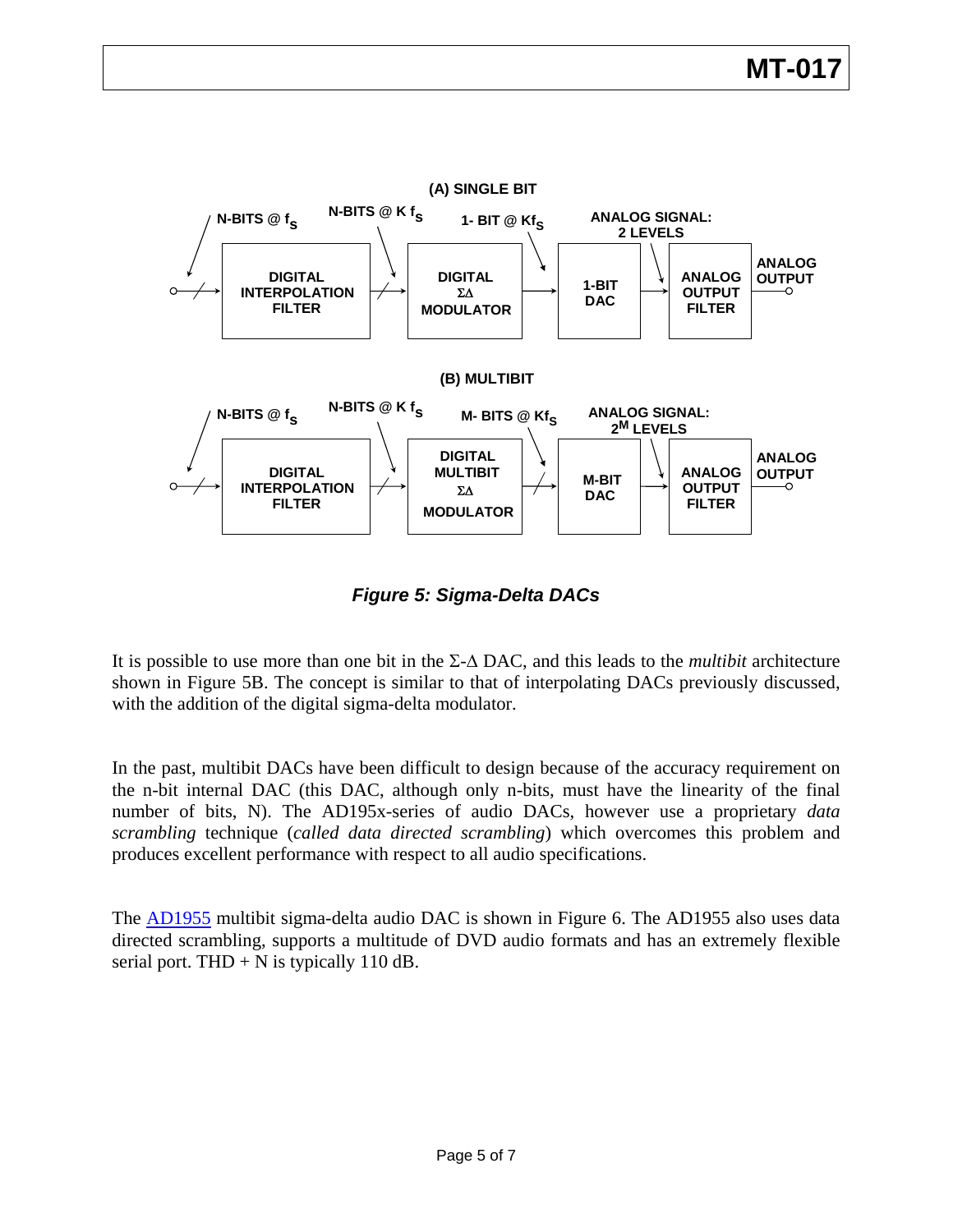# **MT-017**



*Figure 6: AD1955 Multibit Sigma-Delta Audio DAC* 

### **SUMMARY**

Oversampling used in conjunction with digital filtering is a powerful tool in modern sampled data systems. We have seen how the same fundamental theory is applicable to both ADCs and reconstruction DACs. A primary advantage is the relaxation of the requirements on the antialiasing/anti-imaging filter. Another advantage is the increase in SNR which occurs because of the process gain.

The  $\Sigma$ - $\Delta$  ADC and DAC architecture is the ultimate extension of the oversampling concept and is the architecture of choice for most voiceband and audio signal processing data converter applications.